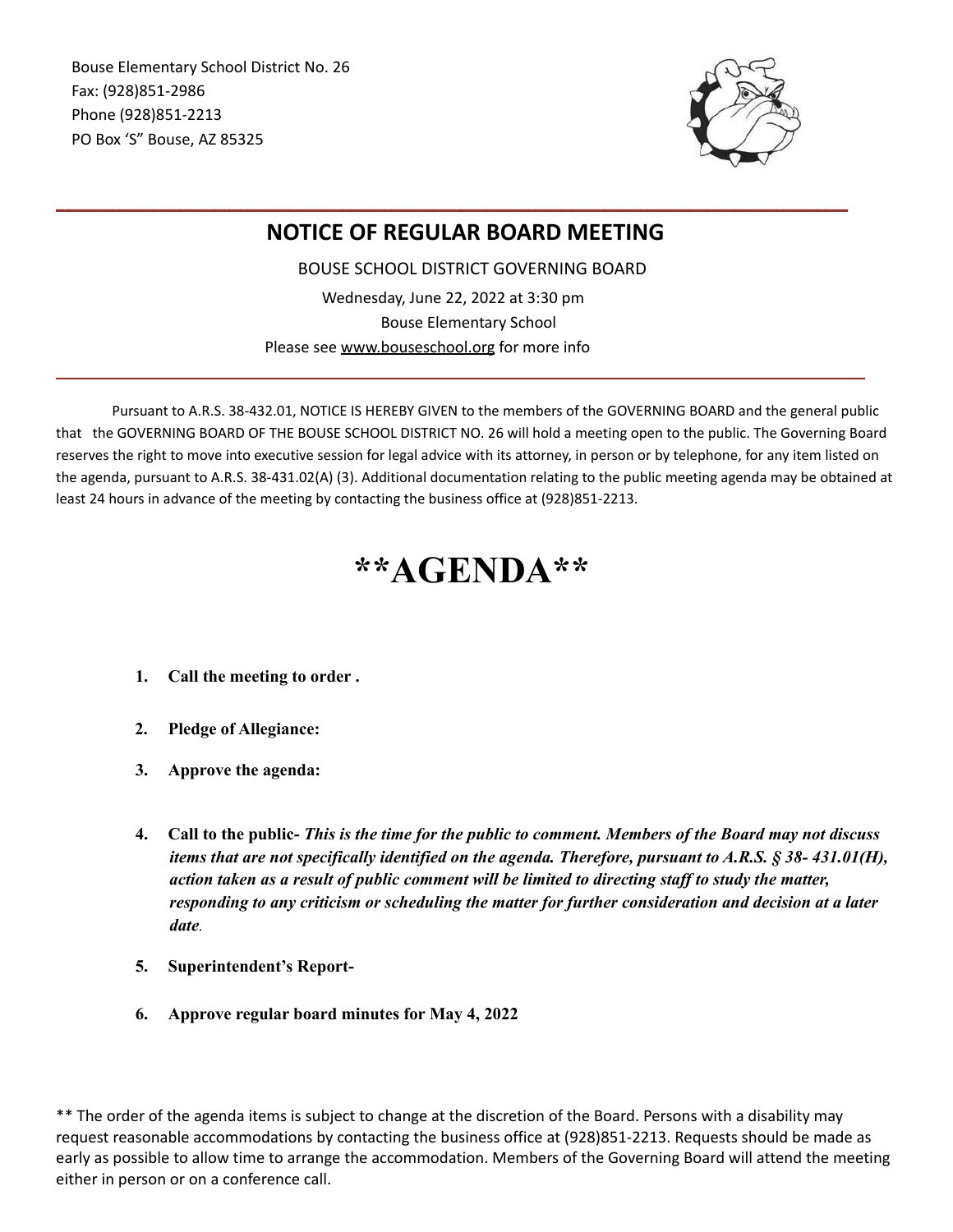- **7. Discuss/Action to approve Financial Report.**
- **8. Discussion/Action to adopt the Business Manager as treasurer of the Student Activities Fund for FY 22/23.**
- **9. Discuss/Action to adopt the Business Manager, the Administrator, and the Receptionist/ Bookkeeper as authorized signers on the Student Activities Fund Bank Account for FY 22/23.**
- **10. Discuss/Action to approve the signing of expense/payroll vouchers between Board Meetings for FY 22/23.**
- **11. Discussion/Action to approve Intergovernmental Agreement for Vail Unified School District (Beyond Textbooks), Yavapi County (E-Rate Services), La Paz County Educational Services(Speech and OT services) and Tyler Technology Cloud Services (Student Information System)with Bouse Elementary School District for FY 22/23.**
- **12. Discussion/Action to approve the Cooperative Agreement with Mohave Educational Services, 1 GPA, Save Contracts and Omnia Partners Services for FY 22/23.**
- **13. Discussion/Action to approve Conflict of Interest Policy form and No Gift from Vendors Policy form to be completed by appropriate staff members/ Board Members for FY 22/23.**
- **14. Discussion/Action to approve Open Enrollment Capacity Limits.**
- **15. Discussion/Action to approve hiring Heather McKenzie as a part-time custodian.**

\*\* The order of the agenda items is subject to change at the discretion of the Board. Persons with a disability may request reasonable accommodations by contacting the business office at (928)851-2213. Requests should be made as early as possible to allow time to arrange the accommodation. Members of the Governing Board will attend the meeting either in person or on a conference call.